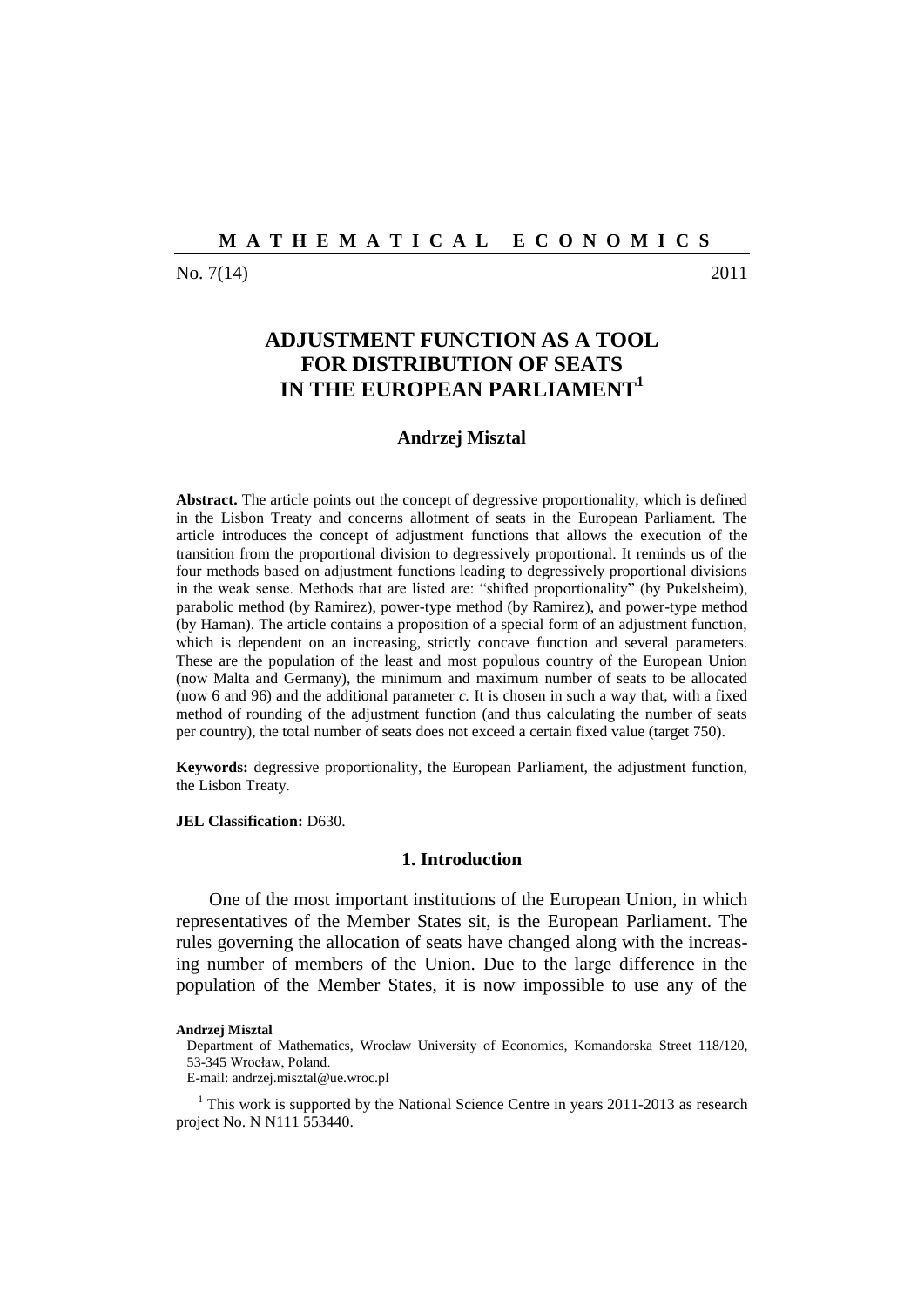proportional methods. Each Member State should have at least minimal representation in the Parliament; hence, if Malta with a population of about 400 thousand inhabitants received 5 seats, Germany with 200 times the population of Malta would receive nearly 1,000 seats, and the whole Parliament would amount to more than 6,000 members (Cegiełka et al., 2010). Therefore it has been decided to develop new rules for the distribution of seats that have been included in the Lisbon Treaty (*Traktat z Lizbony*, 2007).

According to Art. 9a, Paragraph 2 of the LisbonTreaty: "The European Parliament shall be composed of representatives of the Union"s citizens. They shall not exceed seven hundred and fifty in number. Representation of citizens shall be degressively proportional, with a minimum threshold of six members per Member State. No Member State shall be allocated more than ninety-six seats".

In 2007 the European Council invited the European Parliament to prepare a draft of a new distribution of seats in the Parliament based on the principles adopted in the Lisbon Treaty, which at that time was not legally binding. The Committee on Constitutional Affairs, which was responsible for this task, presented in October 2007 a report (Lamassoure, Severin, 2007), in which it included a project of an adequate resolution of the European Parliament. The resolution was adopted during a meeting of Parliament on 11 October 2007. In support of the report the six principles were presented, which, according to the Committee on Constitutional Affairs, could clarify the rule of degressive proportionality:

(1) The principle of effectiveness: the functioning of the European Parliament is impossible if its composition exceeds the specific number of deputies – hence the restriction of 750 members.

(2) The principle of national representation and the motivation of the voters: each Member State should have the minimum number of seats, so it will be able to represent their electorate by motivating them to participate in the elections.

(3) The principle of European solidarity: in order to ensure adequate representation of less populous States, countries with a greater number of citizens will receive fewer seats than in the case of application of the principle of strict proportionality.

(4) The principle of relative proportionality: the ratio of the population size to the number of seats is greater the larger the State, and smaller the smaller the State.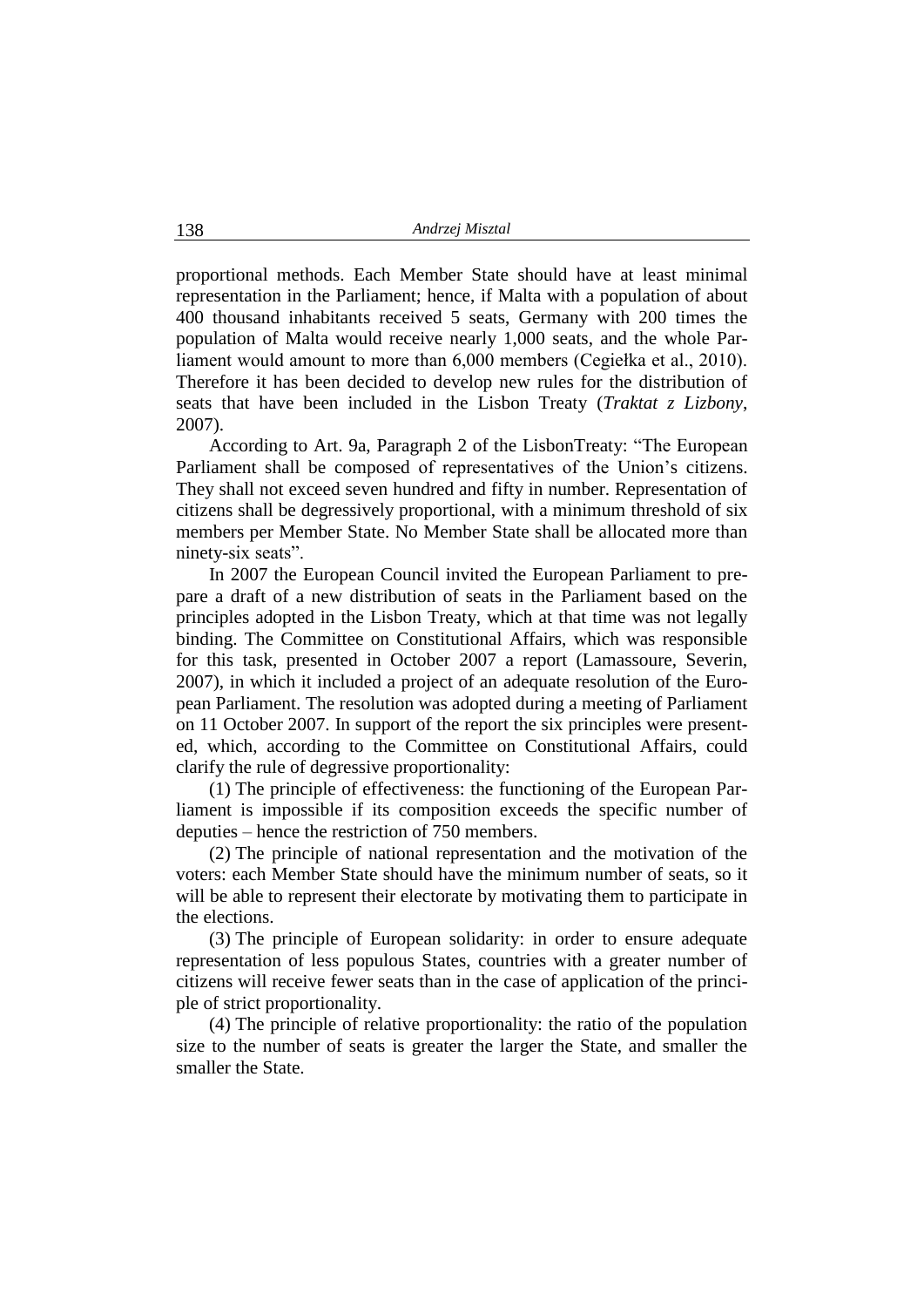(5) The principle of fair distribution: no State will have more seats than a larger Member State or smaller amount of seats than a smaller Member State.

(6) The principle of reasonable flexibility or flexible direct degressiveness: small changes in the allocation of seats may be implemented if other principles are obeyed and the modification aims at the most equitable distribution of seats.

In the above-mentioned reasoning one may find many statements about the problems of precise definition of the principle of degressive proportionality because rules 1 to 6 do not provide any exact formula or algorithm that allows unambiguous determination solutions. This would be particularly important in the context of future enlargements or modifications due to demographic changes.

In consideration of the above, it may be stated that for the current demographic data a number of possible divisions that meet the principle of digressive proportionality can be provided. The most extreme and simplest of these is equal division, i.e. allocating to each Member State the same number of seats, but this division firmly favors small countries. At the other extreme there are proportional divisions, whose defects have been already mentioned. The current composition of the European Parliament does not meet the principles of degressive proportionality since it was approved before the entry into force of the Treaty of Lisbon. However, the proposed distribution of seats contained in the report by Lamassoure, Severin (2007) meets the requirements of degressive proportionality, but the ambiguity of the method raises many questions. The Rapporteurs themselves admit that in the future more precise guidelines should be created and applied to future EU enlargements and thus avoiding political bargaining based on national interests.

# **2. The principle of degressive proportionality in formal terms**

Let  $l_i$  mean the population of a country  $i$ ,  $m_i$  – the number of allocated seats in the EP,  $n -$  the number of Member States of the Parliament. It was assumed that the population of EU countries are set in an ascending sequence:

$$
l_1 < l_2 < \ldots < l_n.
$$

The principle of degressive proportionality is satisfied when there occur the inequalities: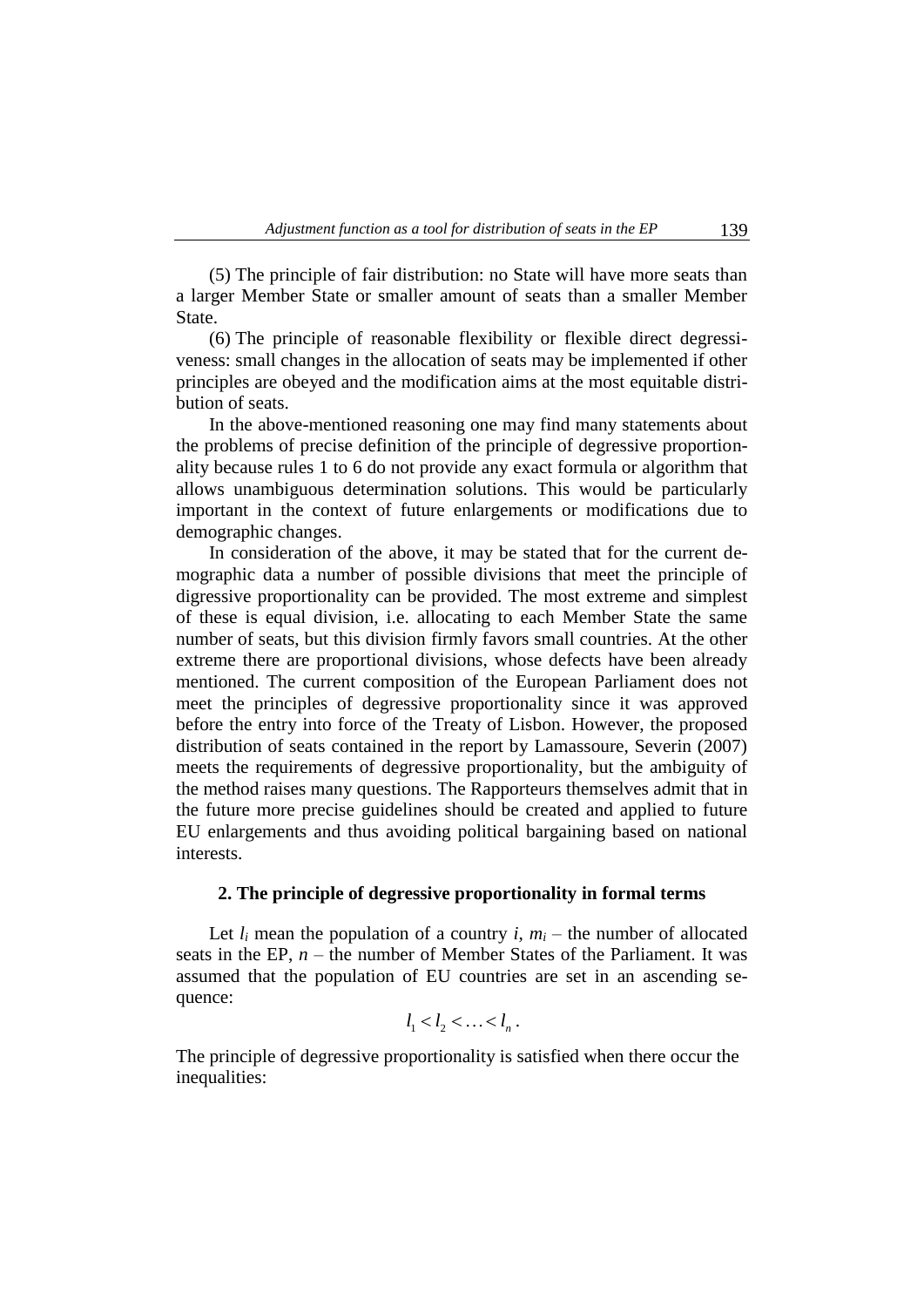$$
m_1 \le m_2 \le \dots \le m_n \,,\tag{1}
$$

$$
\frac{l_1}{m_1} < \frac{l_2}{m_2} < \ldots < \frac{l_n}{m_n} \,. \tag{2}
$$

According to the Lisbon Treaty it should be

$$
m_1 \ge 6 \,,\ m_n \le 96 \,,\tag{3}
$$

also imposed a limit on the total number of seats *N:*

$$
N = \sum_{i=1}^{n} m_i \le 750.
$$
 (4)

It is worth following J. Haman, who claims that if the total number of seats to be divided is fixed, the monotonicity condition (1) may be inconsistent with the condition (2) defining the degressive proportionality. For example, if 21 seats are divided between two countries, which number respectively 1,095,000 and 1,005,000 inhabitants, it is the first one you cannot allocate less, so it receives 11 seats and the other one 10 (Haman, 2007). Then the coefficients of the people/seats are respectively 99,545 and 100,500; thus, the larger the state, the lower the ratio, which contradicts the principle of relative proportionality. In the case of the European Parliament, this may mean that if the total number of seats will be constant (e.g. 750), then with a larger number of countries such paradoxes may occur. In the case of countries such as Greece, Belgium, Portugal, the Czech Republic and Hungary, whose populations are very similar, it is very probable. Article 9a of the Lisbon Treaty actually mentions only the fact that the total number of seats does not exceed 750, which slightly reduces the risk. In order to get rid of this problem, Haman (2007) proposes to replace the concept of the seat/mandate, which is allocated to a specific country, with a country"s quota, i.e. an ideal (generally noninteger) number of seats to which a State is entitled. As the number of seats a State receives is a result of rounding amounts to an integer, it may not satisfy the same conditions that are satisfied by quotas.

Another limitation contained in the Lisbon Treaty is the minimum and maximum number of seats a Member State can get. These numbers are 6 and 96, respectively. The Rapporteurs recommendation is that the numbers are fully exploited, which in the future can be difficult. On the one hand, the Union may be entered by a large number of small states which must be provided with 6 seats, on the other, if it is accompanied by a giant Turkey, the 96 seats allocated to Germany will not be certain. For now, it should be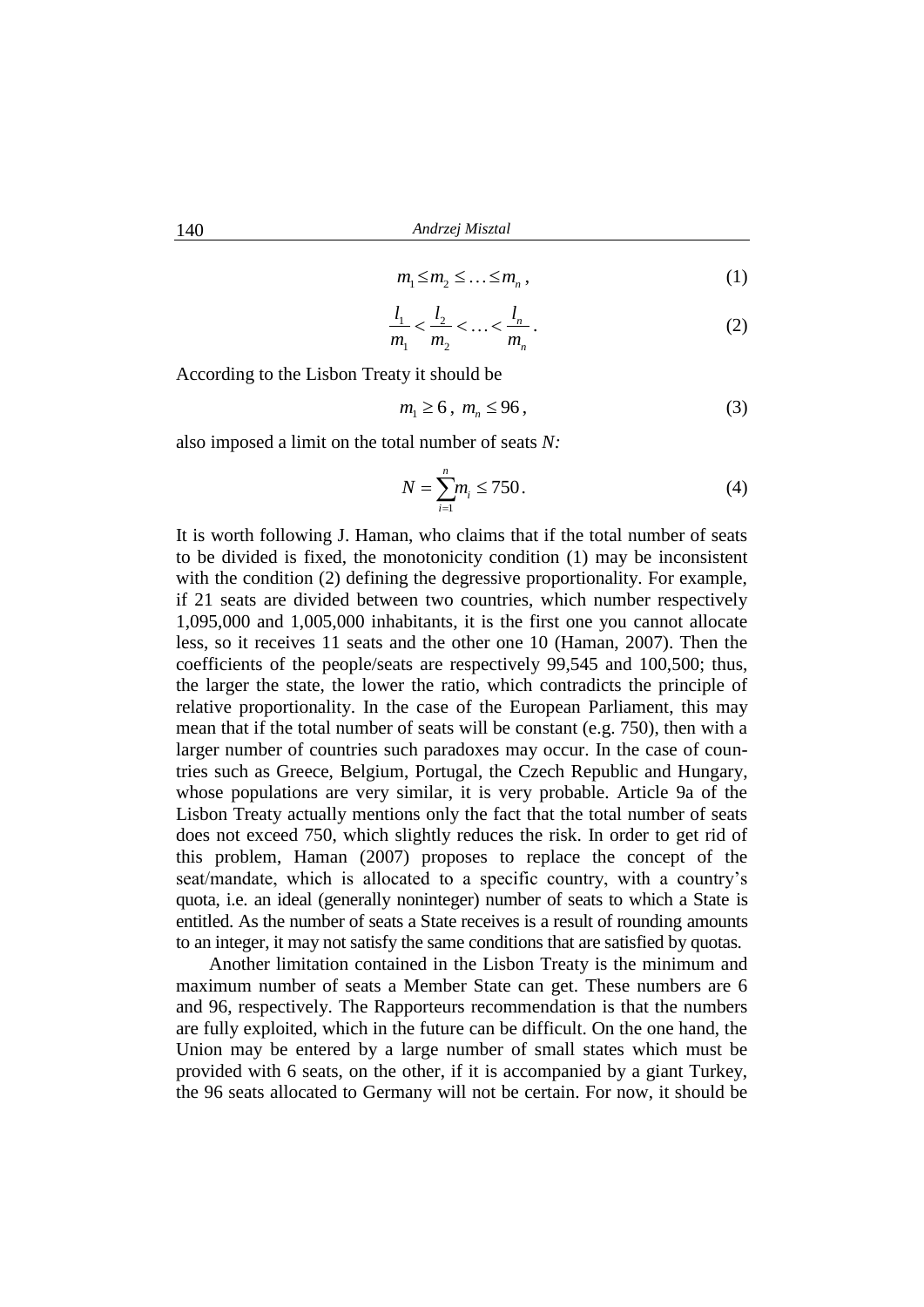ensured that new methods do not lead to solutions too distant from the current ones, but with the accession of new countries to EU structures, this situation will have to change. It is also important that the methods include a margin of choice for "political agreement".

## **3. Adjustment functions and digressive proportionality**

Let us assume for now that it is about a proportional division. If in a rectangular coordinate system the horizontal axis describes the number of people, and the vertical axis – the number of seats, the graph of the proportional relation of number of seats to the number of people is a straight line passing through the origin, whose slope corresponds to the coefficient of proportionality. In fact, the points corresponding to this dependence are generally at or above this line, because of that the number of seats must be an integer. As a result, it may occur that depending on how the rounding is performed too many or too few seats were distributed. This problem is solved in two ways. The first one is to change the method of rounding – the fractional part of the amount shall be rounded up, but not classically from 0.5, but arbitrarily in such a way as to allocate the correct number of seats. This is the largest reminder method created by Hamilton. The second approach is to maintain the way of rounding and a small change in slope of the angle (see Figure 1) in such a way as to allocate the correct number of seats. These are the divisor methods (Young, 2003).



Fig. 1. Proportional dependence of the number of seats to the number of people Source: Haman (2010).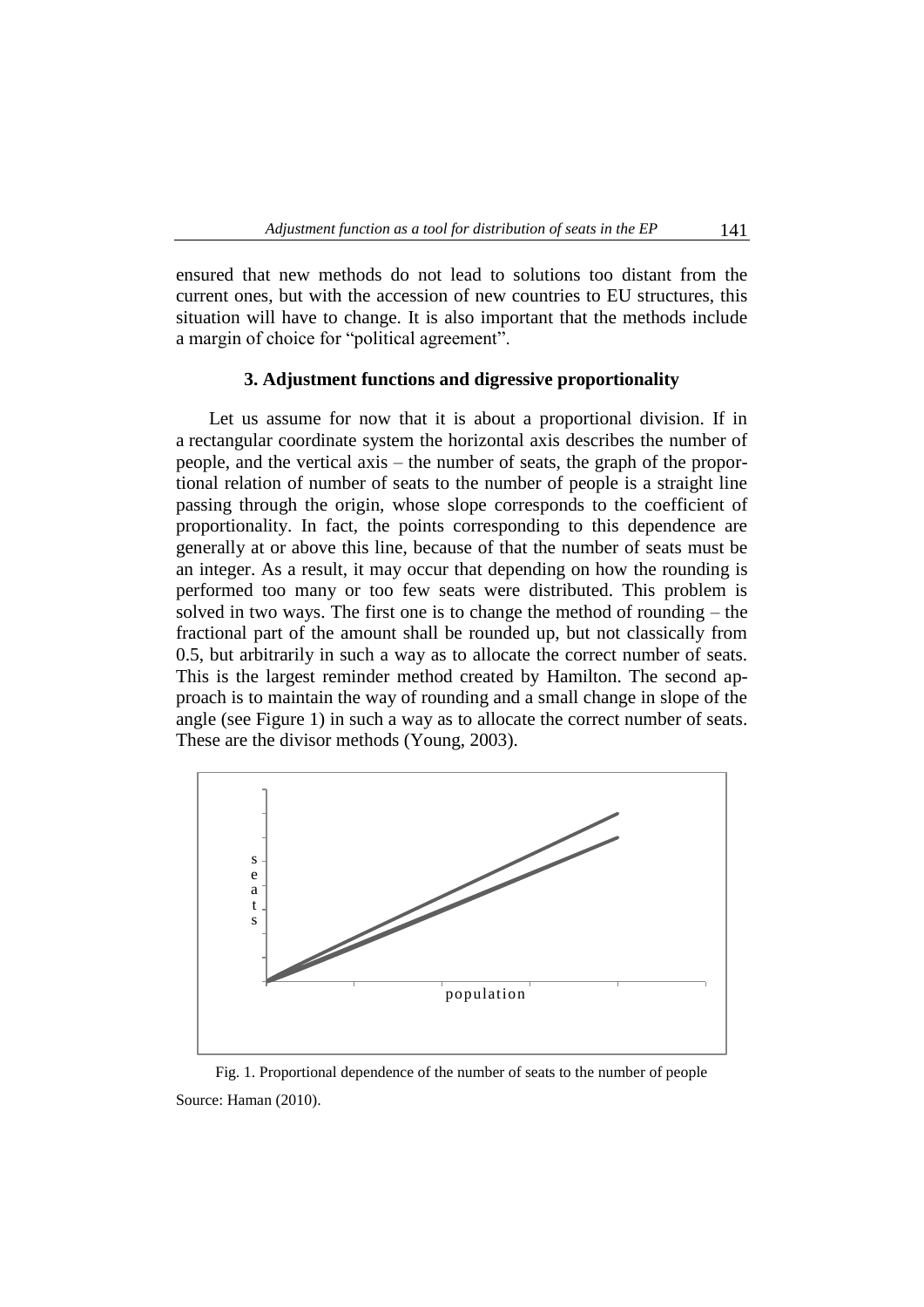In the case of degressive proportionality, the seats gain should be slower than growth of the population, i.e. the line representing the relation between the number of inhabitants and the number of seats should, with an increase in the number of residents, be accompanied with a decrease of its inclination to the horizontal axis.



Fig. 2. Degressively proportional dependence of the number of seats on the population Source: author's own study.

The stronger the curvature of the line, the greater the force of degression (in the case of a horizontal line an equal division would be obtained). The choice of the method of degressive distribution can thus be brought down to (strictly concave and increasing) function of the relation between the number of inhabitants, and the number of seats (concavity here is not a necessary condition, but sufficient). Obviously, after rounding the results to integers the concavity may "spoil".

We introduce the following notations:

*l* – the population of the smallest countries in the European Union (now Malta);

 $L$  – the largest population country in the European Union (now Germany);

 $n -$  total number of EU countries in the European Union (currently 27);

*N* – total number of seats available for distribution (currently 785, target 750);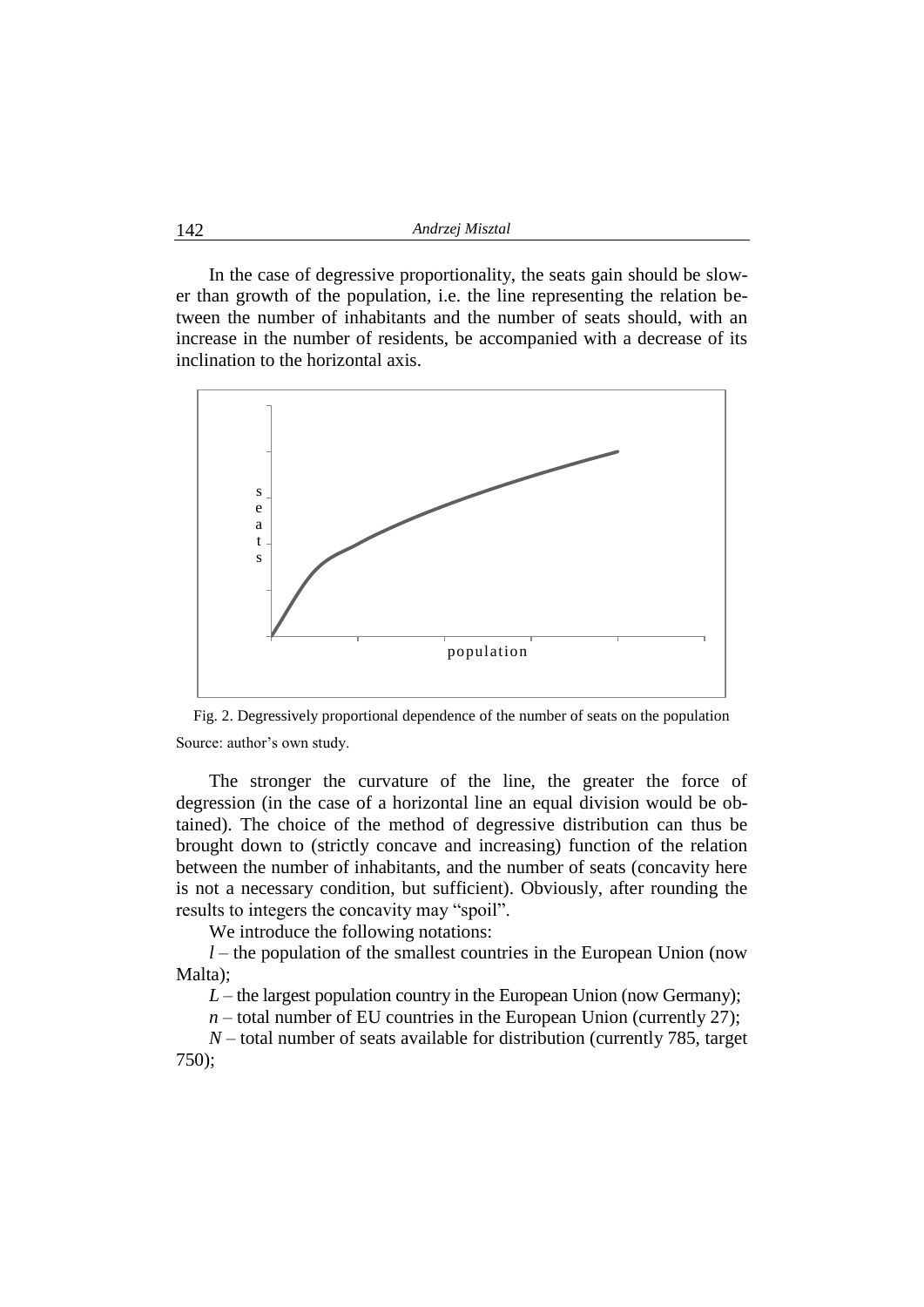$m$  – the smallest allowable size of the delegation of a Member State (now 6);

*M* – the maximum allowable size of the delegation of a Member State (now 96).

We are looking for an increasing and strictly concave function *f*, for which there are conditions:

a)  $f(l) = m$ ,

b) 
$$
f(L) = M
$$
,  
c)  $\sum_{i=1}^{n} [f(l_i)]_w = N$ .

Following Ramirez (2006) and Haman (2007), the function was called *adjustment function.* It can be treated as a new measure for populations. If a linear function was allowed (it is concave but not strictly concave), the adjustment function in the form  $f(x) = cx$  would measure population "as usual", i.e. instead of degressive, proportionality would be simply proportional.

The symbol  $[t]_w$  means rounding of a real *t* with the use of Webster's method, or to the nearest integer number. Obviously, other rounding methods can be used: Adams' – up, Jefferson's – down. The symbol  $[t]_w$  is substituted with symbols  $[t]_A$  or  $[t]_J$  respectively.

If we recall the requirements imposed by the Treaty of Amsterdam (6 seats for each state  $+$  a seat for every 0.5 million residents to 25 million + a seat for every million inhabitants between 25 and 60 million + a seat for each additional 2 million over 60 million inhabitants), it means that the adjustment function was of the form:

of the form:  
\n
$$
6+2x
$$
 for  $x < 25$   
\n $f(x) = 31+x$  for  $25 \le x \le 60$ .  
\n $61+0.5x$  for  $x > 60$ 

Thus the graph is a polygonal line consisting of three segments.

#### **4. Overview of known forms of adjustment function**

**The method of "shifted proportionality" by Pukelsheim:** F. Pukelsheim applied (2007) a simpler design than the Amsterdam one. The graph of his adjustment function is a polygonal line composed only of two sections.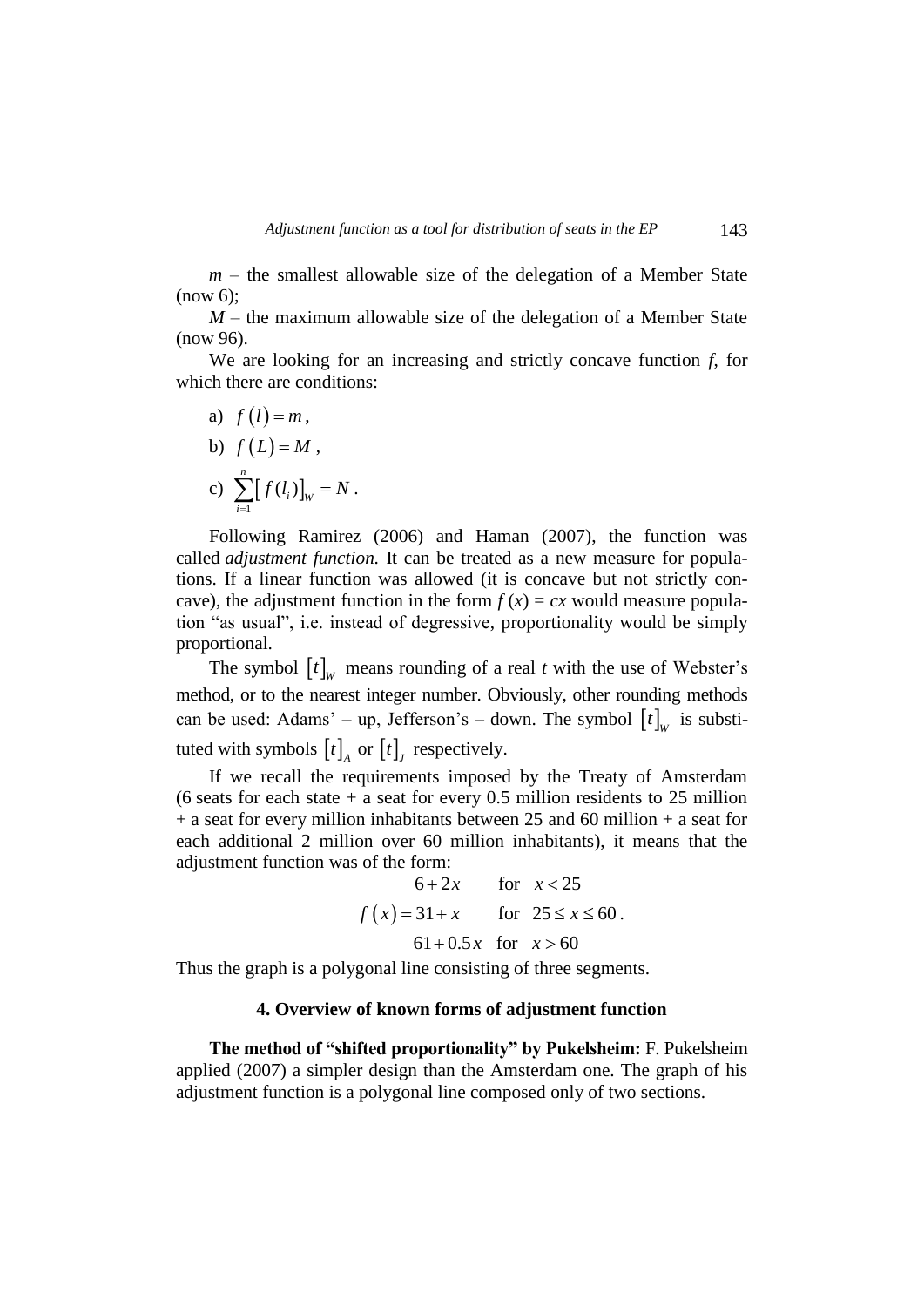

Fig. 3. Pukelsheim"s polygonal line composed of two sections

Source: author's own study.

From the conditions a), b) it can be concluded that the first one (leftmost) segment has ends  $(l, m)$ ,  $(L', M')$  and second  $(L', M')$ ,  $(L, M)$ , where *L'*, *M'* denote the population and the number of seats of the country second in the EU in terms of population after Germany (now France). Out of the six coordinates of the three points being the ends of sections, only *M'* is not a given number. It should be chosen in such a way that condition c) should occur. Approaching the problem from another angle, it can be assumed that an equation of a line containing the first (from left) segment has the form of  $y = a(x - 1) + m$ , and the equation of the second line  $y = b(x - L) + M$ , but inequality  $b < a$  must occur. Since the point(*L'*, *M'*) belongs to both lines, thus:

$$
a = (b (L2 - L) + M - m)/(L2 - l).
$$

Moreover, the condition  $b < a$  is equal to the inequality  $b < (M-m)/(L-l)$ .

Pukelsheim to his proposal accepted the population data from 2006. In addition,  $m = 6$ ,  $M = 96$ ,  $N = 751$  and rounding method by Adams. If we assume  $b = 0.716$ , it appears that  $a = 1.216$ . Pukelsheim's distribution is: 96, 83, 80, 77, 59, 52, 32, 26, 20, 19, 19, 18, 18,17, 16, 15, 13, 13, 12, 11, 10, 9, 8, 8, 7, 7, 6 starting from the largest Germany to the smallest Malta.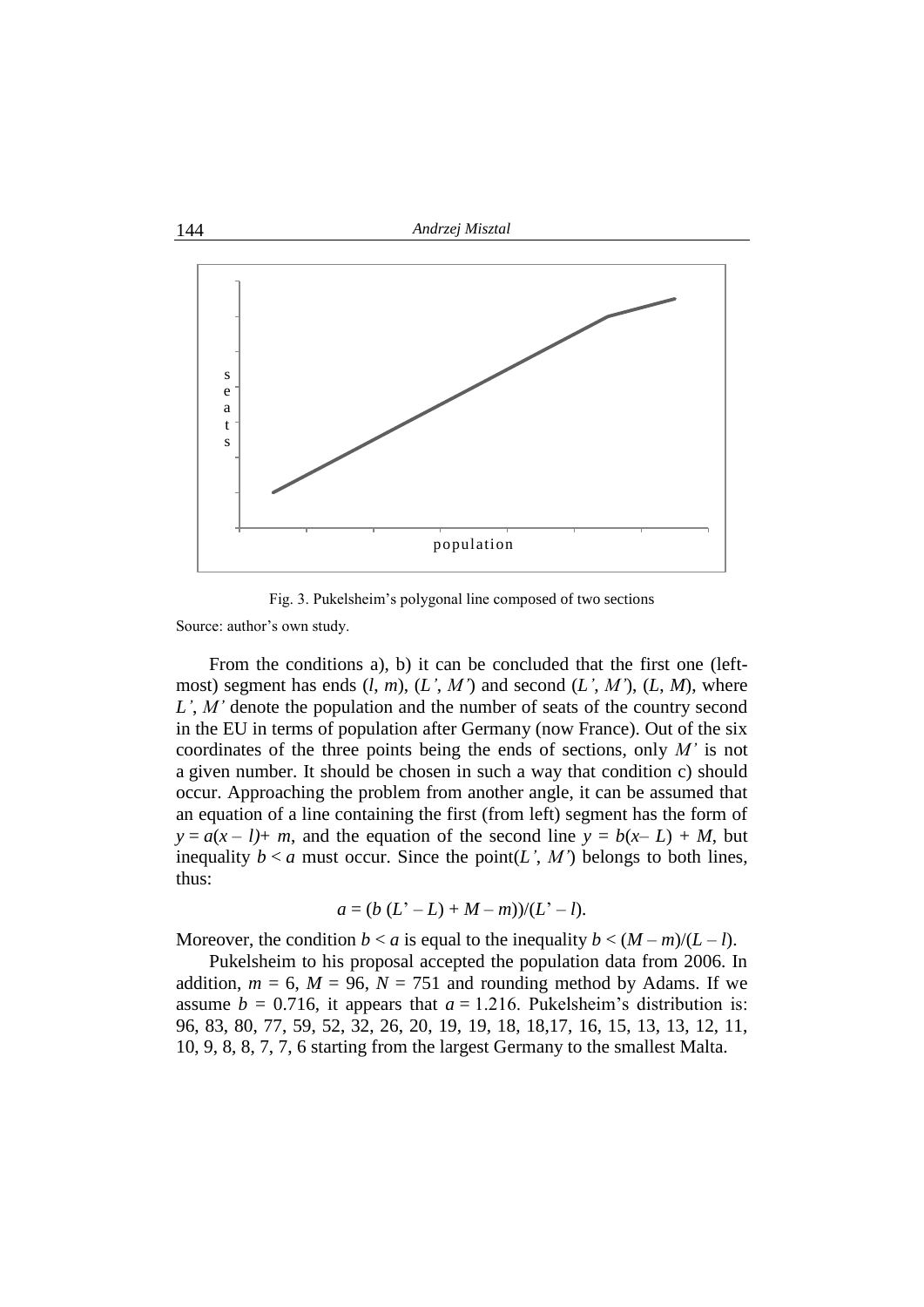If Webster's method of rounding was used, it should be  $b = 0.600$ . Then  $a = 1.253$ , and the distribution would be as follows: 96, 84, 81, 79, 60, 53, 33, 26, 19, 19, 19, 18, 18, 17, 16, 15, 12, 12, 12, 11, 10, 8, 8, 7, 6, 6, 6.

Finally, with the rounding method by Jefferson, we assume  $b = 0.535$ . Then *a* = 1.273 and 96, 85, 82, 80, 61, 54, 32, 26, 19, 18, 18, 18, 18, 17, 16, 15, 12, 12, 12, 10, 9, 8, 8 , 7, 6, 6, 6.

**Parabolic Method by Ramirez:** In this method Pukelsheim's polygonal line was replaced by Ramirez"s parabola (Ramirez, Polomares, Marquez, 2006). Ramirez took the same data as Pukelsheim, with the exception of the number of seats *N* (here  $N = 750$ ). The idea of Ramirez's solution was based on "fixing" parabola in the two end points (*l, m*), (*L*, *M*) and choosing a negative coefficient in such a way as to satisfy condition c). The general form of the equation of such a parabola is:

$$
y = a(x - l)(x - L) + b(x - l) + m,
$$

where

 $b = (M - m)/(L - l)$ .



Fig. 4. The ends of the parabola  $(l, m)$ ,  $(L, M)$ 

Source: author's own study.

In their article, Ramirez, Polomares, Marquez (2006) used older data on populations, but for the sake of this comparison, into the method by Ramirez the same data as in Pukelsheim"s method was used. All calculations were performed using EXCEL spreadsheet.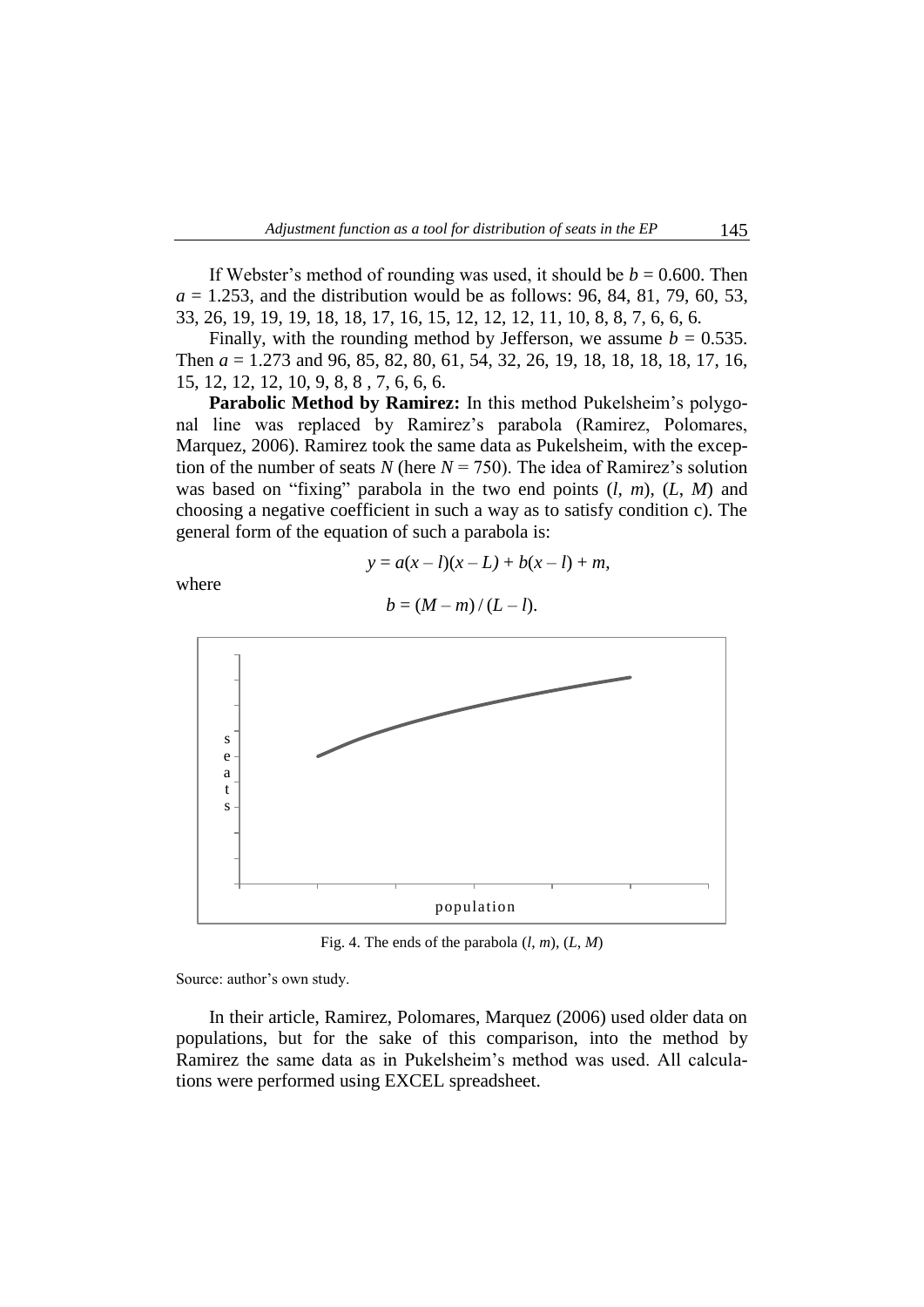If one was to use the rounding method by Adams, it should be assumed  $a = -0.0027$ . Then the breakdown is as follows: 96, 78, 76, 74, 59, 52, 33, 27, 20, 20, 20, 19, 19, 18, 17, 16, 13, 13, 13, 11, 10, 9, 9 , 8, 7, 7, 6.

In the case of Webster's rounding method, you must take  $a = -0.0034$ . Then the breakdown is as follows: 96, 79, 76, 75, 59, 53, 34, 27, 20, 20, 20, 19, 19, 18, 17, 16, 13, 13, 13, 11, 10, 9, 8 , 7, 6, 6, 6.

In turn, the rounding with the method by Jefferson, one must take  $a = -0.00405$ . Then the breakdown is as follows: 96, 79, 77, 75, 60, 54, 34, 27, 20, 20, 20, 19, 19, 18, 16, 16, 13, 13, 12, 11, 10, 8, 8 , 7, 6, 6, 6.

| Country        | $(in$ thous. $)$ | (Adams)        | (Adams)        | Population Pukelsheim Ramirez Pukelsheim Ramirez Pukelsheim<br>(Webster) |                | $(Webster)$ (Jefferson) | Ramirez<br>(Jefferson) |
|----------------|------------------|----------------|----------------|--------------------------------------------------------------------------|----------------|-------------------------|------------------------|
| Germany        | 82 438           | 96             | 96             | 96                                                                       | 96             | 96                      | 96                     |
| France         | 62 9 99          | 83             | 78             | 84                                                                       | 79             | 85                      | 79                     |
| United Kingdom | 60 393           | 80             | 76             | 81                                                                       | 76             | 82                      | 77                     |
| Italy          | 58752            | 77             | 74             | 79                                                                       | 75             | 80                      | 75                     |
| Spain          | 43758            | 59             | 59             | 60                                                                       | 59             | 61                      | 60                     |
| Poland         | 38 157           | 52             | 52             | 53                                                                       | 53             | 54                      | 54                     |
| Romania        | 21 610           | 32             | 33             | 33                                                                       | 34             | 32                      | 34                     |
| Netherlands    | 16 3 34          | 26             | 27             | 26                                                                       | 27             | 26                      | 27                     |
| Greece         | 11 125           | 20             | 20             | 19                                                                       | 20             | 19                      | 20                     |
| Portugal       | 10 570           | 19             | 20             | 19                                                                       | 20             | 18                      | 20                     |
| Belgium        | 10511            | 19             | 20             | 19                                                                       | 20             | 18                      | 20                     |
| Czech Republic | 10 251           | 18             | 19             | 18                                                                       | 19             | 18                      | 19                     |
| Hungary        | 10 077           | 18             | 19             | 18                                                                       | 19             | 18                      | 19                     |
| Sweden         | 9048             | 17             | 18             | 17                                                                       | 18             | 17                      | 18                     |
| Austria        | 8 2 6 6          | 16             | 17             | 16                                                                       | 17             | 16                      | 16                     |
| Bulgaria       | 7719             | 15             | 16             | 15                                                                       | 16             | 15                      | 16                     |
| Denmark        | 5 4 2 7          | 13             | 13             | 12                                                                       | 13             | 12                      | 13                     |
| Slovakia       | 5 3 8 9          | 13             | 13             | 12                                                                       | 13             | 12                      | 13                     |
| Finland        | 5 2 5 6          | 12             | 13             | 12                                                                       | 13             | 12                      | 12                     |
| Ireland        | 4 209            | 11             | 11             | 11                                                                       | 11             | 10                      | 11                     |
| Lithuania      | 3403             | 10             | 10             | 10                                                                       | 10             | 9                       | 10                     |
| Latvia         | 2 2 9 5          | 9              | 9              | 8                                                                        | 9              | 8                       | 8                      |
| Slovenia       | 2 0 0 3          | 8              | 9              | 8                                                                        | 8              | $\,$ 8 $\,$             | 8                      |
| Estonia        | 1 3 4 5          | 8              | 8              | $\tau$                                                                   | $\overline{7}$ | 7                       | $\overline{7}$         |
| Cyprus         | 766              | $\overline{7}$ | $\overline{7}$ | 6                                                                        | 6              | 6                       | 6                      |
| Luxemburg      | 469              | $\overline{7}$ | $\overline{7}$ | 6                                                                        | 6              | 6                       | 6                      |
| Malta          | 405              | 6              | 6              | 6                                                                        | 6              | 6                       | 6                      |
| In total       | 492 975          | 751            | 750            | 751                                                                      | 750            | 751                     | 750                    |

Table 1. Comparison of methods of Pukelsheim and Ramirez for three ways to rounding

Source: author's own study.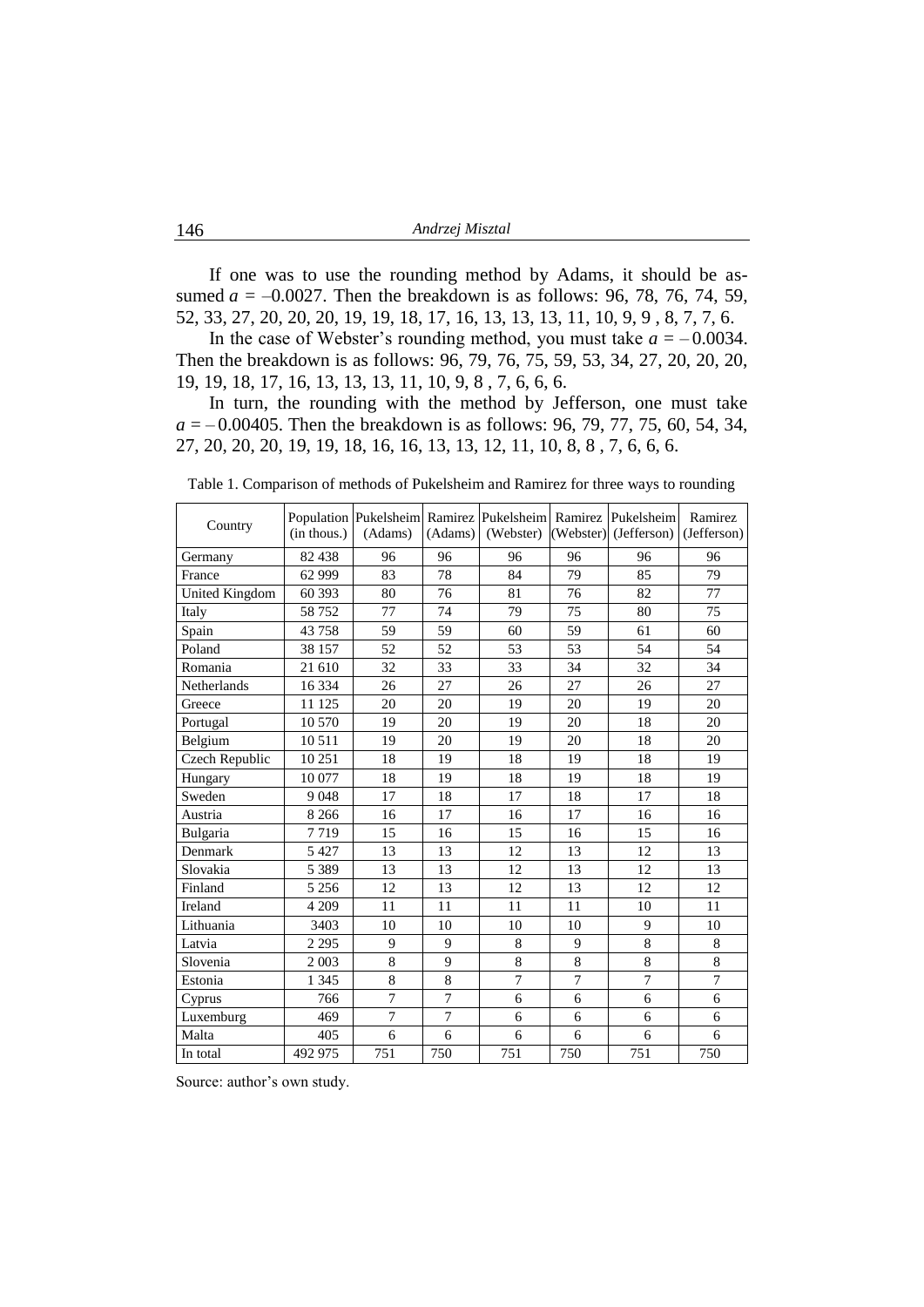Table 1 compares the results obtained by Ramirez's and Pukelsheim's methods for all types of rounding.

Regardless of the method of rounding, it is easy to see that Pukelsheim"s method favors large countries, and the parabolic method of Ramirez – medium-sized countries. Both methods can lead to distributions that do not satisfy the condition of degressive proportionality. By comparing the ratio (population/seats), it was found that for both methods and all types of rounding the distributions obtained are not degressively proportional (as we know, this ratio should be smaller for a country with a smaller population; hence, it is suffice to check it with pairs of neighboring countries together in the table). In the case of Pukelsheim"s method, wrong inequalities were received for the following pairs of countries:

– the United Kingdom, Italy, Belgium, the Czech Republic, Slovakia, Finland, Luxemburg, Malta with the use of the rounding method by Adams;

– Belgium, the Czech Republic with the use of the rounding method by Webster;

– Greece, Portugal for Jefferson"s method.

On the other hand, for the method by Ramirez the incorrect inequalities for the following pairs of countries:

– Belgium, the Czech Republic, Luxemburg, Malta, with the use of the rounding method by Adams;

– Belgium, the Czech Republic with the use of the rounding method by Webster;

– Belgium, the Czech Republic, Sweden, Austria, Slovakia, Finland for Jefferson"s method.

This proves that the most appropriate way of rounding is Webster's method. It is also worth noting that in almost every case the pair of States which did not allow fulfilling the inequalities defining degressive proportionality were Belgium and the Czech Republic. The reason is obviously the fact that their populations are only slightly different, and the methods assign a different number of seats.

**Power-type Method by Ramirez:** Here, following Ramirez, the below form of an adjustment function was assumed:

function was assumed:  

$$
f(x) = m + (M - m) \left(\frac{x - l}{L - l}\right)^{\alpha},
$$

where the parameter  $\alpha$  from the interval  $(0, 1)$  must be chosen in such a way that there occurs the condition c) for the appropriate method of rounding (summing up the adjusted amounts to the total number of seats *N*)*.* Conditions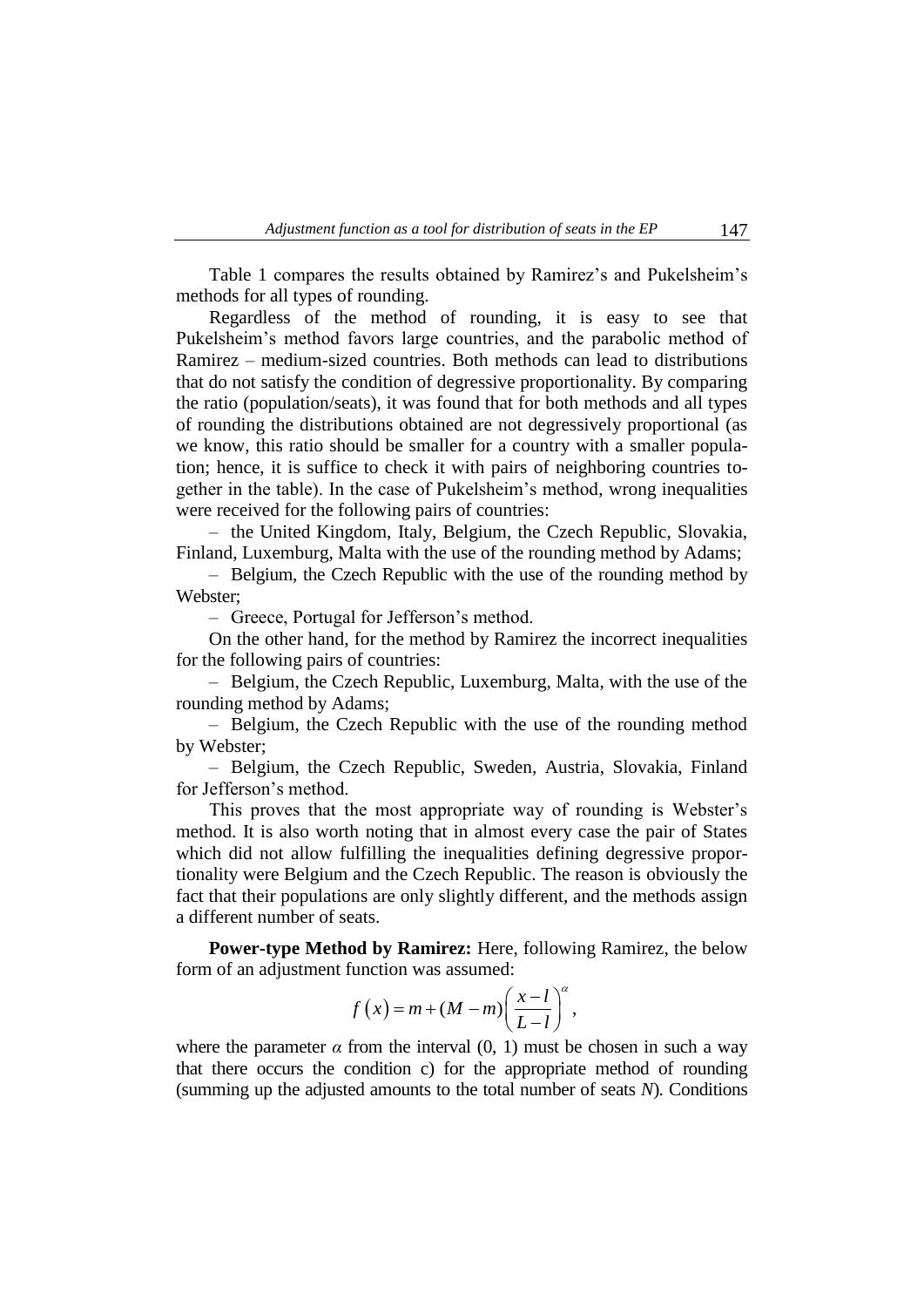a), b) are obviously satisfied for arbitrary values of α. Calculations were performed as in the parabolic method for  $m = 6$ ,  $M = 96$ ,  $N = 750$ ,  $n = 27$ .

For Adams' method, it was assumed that  $\alpha = 0.907$ . The resulting distribution is: 96, 77, 74, 73, 57, 51, 33, 27, 21, 20, 20, 20, 19, 18, 17, 17, 14, 14, 13, 12, 11, 9, 9 , 8, 7, 7, 6.

For the method by Webster, *α* = 0.880. Then: 96, 77, 74, 73, 57, 51, 33, 27, 21, 20, 20, 20, 20, 18, 17, 17, 14, 14, 13, 12, 11, 9, 9, 8, 7, 6, 6.

For the method by Jefferson  $\alpha = 0.861$ . The distribution is as follows: 96, 77, 74, 73, 57, 52, 34, 27, 21, 20, 20, 20, 20, 18, 17, 17, 14, 14, 13, 12, 11, 9, 9, 7, 6, 6, 6.

For all the ways of rounding the pair Slovakia and Finland was the one which "spoiled" degressive proportionality. Fourteen seats for Slovakia seem to be unjustified against 13 seats in Finland, while the population of Slovakia is only about 2.5% larger than the population of Finland.

Power-type Method by Haman: As was mentioned earlier, Haman suggests that the word "seat" was replaced by the word "quota". Then a stronger condition (if  $l_i > l_j$ , then  $l_i / m_i > l_j / m_j$ ) can be substituted by a weaker but easiest condition in the form of:

if  $l_i > l_j$ , then  $l_i / f(l_i) > l_j / f(l_j)$ ,

where *f* is an adjustment function, and the indices *i*, *j* elicit all the Member States of the Union.

Instead of talking about degressive proportionality, one can speak of degressive quota proportionality or weak degressive proportionality. In the situation in which the adjustment function is strictly concave and increasing, and takes positive values, the method based on it is weak degressively proportional.

In support of his own method, Haman (2010) puts extra pressure on the fact that the adjustment function satisfies its assumption – that proportion between the quotas of two countries was a function of the ratio of their size. This function is a power-type function (without displacements as in Ramirez), so  $f(x) = x^a$ . Obviously, if it is concave, it has to be assumed additionally  $\alpha \in (0, 1)$ . Haman (2010) also notes that because divisor methods are based on priority functions, one can copy the procedure that is used for example in the method of Sainte-Laguë (i.e. Webster"s but in divisor version). One just needs to apply it in a limited version of the revised measures for the size of the country.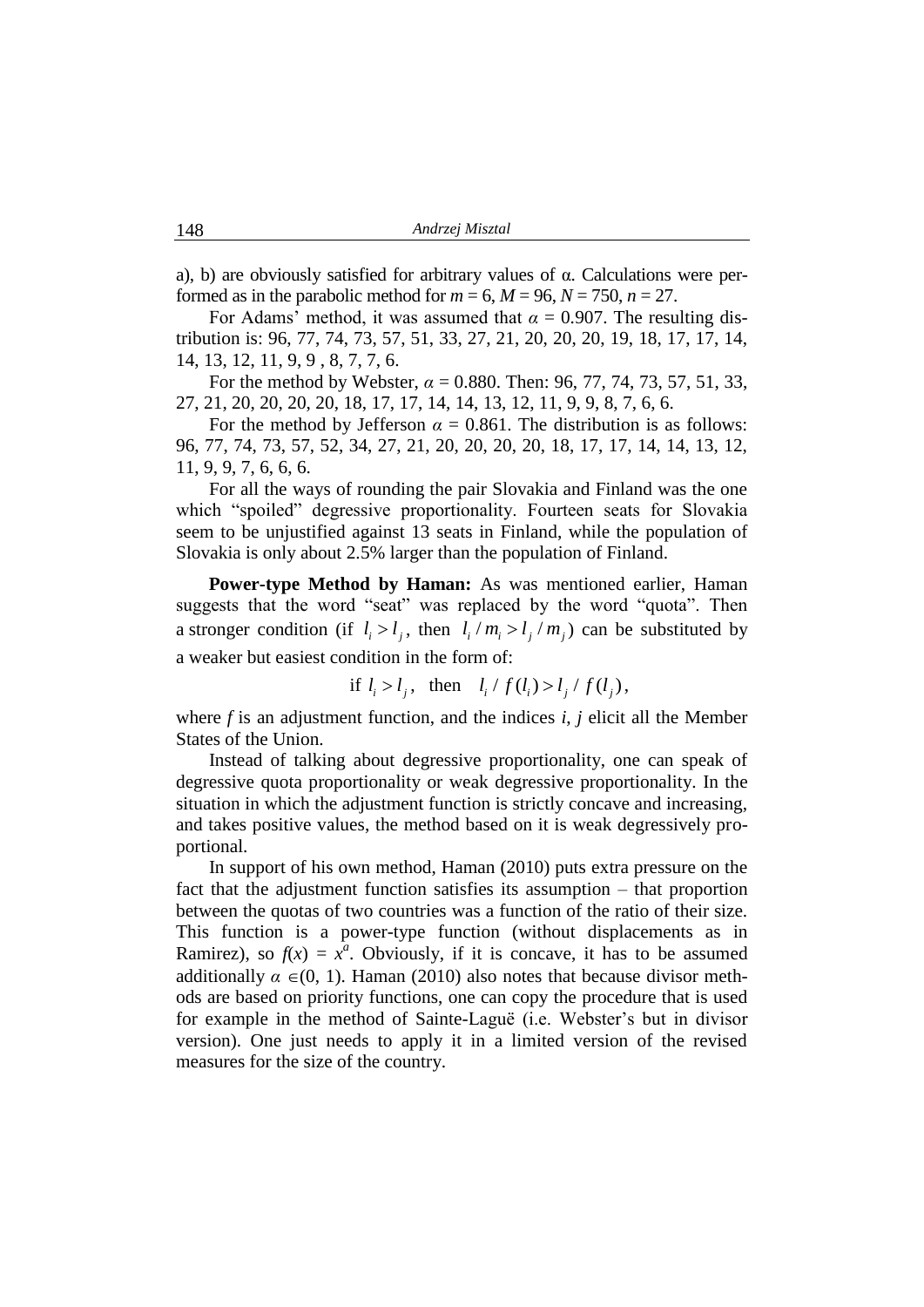The exact procedure is as follows:

- 1. For each country an adjusted measure of country size is designated.
- 2. Adjusted measure of size of each country is divided in turn by:

$$
m-0.5, m+0.5, m+1.5, ..., m+M-0.5.
$$

3. Each country will be given *m* amount of seats plus as many seats as there are largest consecutive numbers attributed to it from the sequence of quotients among initial  $(N - nm)$  quotients created in point 2.

If one uses the numbers listed in Article 9a of the Lisbon Treaty to the current situation, then  $n = 27$ ,  $m = 6$ ,  $m = 96$ .

Table 2. Comparison of the divisions of seats by different methods (data from 2006)

Member State  $\left| \text{Population} \atop \text{(in these)} \right|$  Treaty (in thous.) eaty<br>of Population Power-type<br>method Lisbon / seats method Population Parabolic Population  $α = 0.702$ / seats Method / seats

| Member State   | (in thous.) | ΟÌ<br>Lisbon | / seats | method<br>$\alpha$ = 0.702 | $/$ seats | Method         | / seats |
|----------------|-------------|--------------|---------|----------------------------|-----------|----------------|---------|
| Germany        | 82 438      | 96           | 858.7   | 91                         | 905.9     | 96             | 858.7   |
| France         | 62 999      | 74           | 851.3   | 76                         | 828.9     | 79             | 797.5   |
| United Kingdom | 60 393      | 73           | 827.3   | 73                         | 827.3     | 76             | 794.6   |
| Italy          | 58 7 52     | 72           | 816.0   | 72                         | 816.0     | 75             | 783.4   |
| Spain          | 43758       | 54           | 810.3   | 59                         | 741.7     | 59             | 741.7   |
| Poland         | 38 157      | 51           | 748.2   | 53                         | 719.9     | 53             | 719.9   |
| Rumania        | 21 610      | 33           | 654.8   | 36                         | 600.3     | 34             | 635.6   |
| Netherlands    | 16 3 34     | 26           | 628.2   | 29                         | 563.2     | 27             | 605.0   |
| Greece         | 11 125      | 22           | 505.7   | 22                         | 505.7     | 20             | 556.3   |
| Portugal       | 10 570      | 22           | 480.5   | 22                         | 480.5     | 20             | 528.5   |
| Belgium        | 10511       | 22           | 477.8   | 22                         | 477.8     | 20             | 525.6   |
| Czech Republic | 10 251      | 22           | 466.0   | 21                         | 488.1     | 19             | 539.5   |
| Hungary        | 10 077      | 22           | 458.0   | 21                         | 479.9     | 19             | 530.4   |
| Sweden         | 9048        | 20           | 452.4   | 19                         | 476.2     | 18             | 502.7   |
| Austria        | 8 2 6 6     | 19           | 435.1   | 18                         | 459.2     | 17             | 486.2   |
| Bulgaria       | 7719        | 18           | 428.8   | 17                         | 454.1     | 16             | 482.4   |
| Denmark        | 5 4 2 7     | 13           | 417.5   | 14                         | 387.6     | 13             | 417.5   |
| Slovakia       | 5 3 8 9     | 13           | 414.5   | 13                         | 414.5     | 13             | 414.5   |
| Finland        | 5 2 5 6     | 13           | 404.3   | 13                         | 404.3     | 13             | 404.3   |
| Ireland        | 4 2 0 9     | 12           | 350.8   | 11                         | 382.6     | 11             | 382.6   |
| Lithuania      | 3 4 0 3     | 12           | 283.6   | 10                         | 340.3     | 10             | 340.3   |
| Latvia         | 2 2 9 5     | 9            | 255.0   | $\overline{7}$             | 327.9     | 9              | 255.0   |
| Slovenia       | 2 0 0 3     | 8            | 250.4   | $\overline{7}$             | 286.1     | 8              | 250.4   |
| Estonia        | 1 3 4 5     | 6            | 224.2   | 6                          | 224.2     | $\overline{7}$ | 192.1   |
| Cyprus         | 766         | 6            | 127.7   | 6                          | 127.7     | 6              | 127.7   |
| Luxemburg      | 469         | 6            | 78.2    | 6                          | 78.2      | 6              | 78.2    |
| Malta          | 405         | 6            | 67.5    | 6                          | 67.5      | 6              | 67.5    |
| In total       | 49 2975     | 750          |         | 750                        |           | 750            |         |

Source: Haman (2010).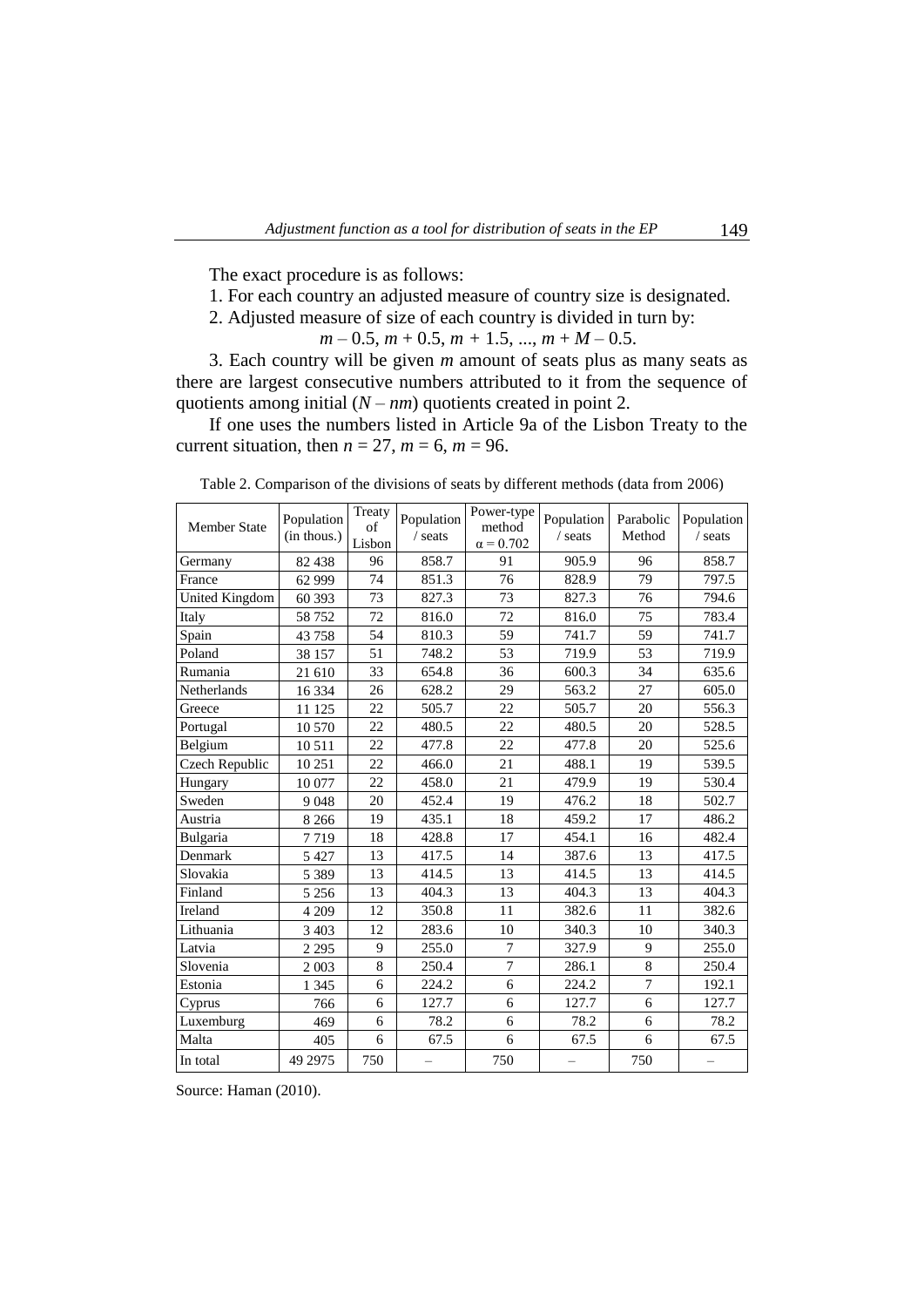Haman gives the calculated distribution as close as possible to the distribution proposed by Lamassoure and Severin (in the table as the Treaty of Lisbon), according to data for the population as of 2006.

Comparing the columns of Table 2 containing the coefficients of the people/seats, it can be seen that the division proposed by Lamassoure and Severin is degressively proportional, while the division of power series by Haman does not meet the appropriate condition for Belgium and Denmark to the Czech Republic with Slovakia. The parabolic distribution method does not work for the pair of Belgium and the Czech Republic.

Moreover, it can be concluded that the Haman method prevents from using exceeded number of seats required in the Lisbon Treaty limits. However, due to the low number of parameters, it cannot be guaranteed that the simultaneous achievement of both of these restrictions is possible. Here the minimum number of seats 6 is completed, but instead of the maximum number of 96 there is 91. According to Haman, this is not too great a disadvantage, because after the successive enlargements of the Union the number of seats which Germany has now will have to be reduced. Otherwise, because of the limitations of the total number of seats (750) a humorous scenario threatens with the division of: 96, 6, 6, 6, .... On the other hand, what hinders Haman, e.g. in Ramirez"s parabolic distribution – the strict adherence to the numbers 6 and 96 needs not to be a weakness because they can be treated as parameters so, if necessary, they can be changed. One can also suggest other increasing functions and strictly concave as functions of the adjustment.

## **5. Other methods of degressively proportional allocation**

Let the function *g* defined on the set of nonnegative real numbers has the properties:

a) is strictly increasing,

b) is strictly concave,

c)  $g(0) = 0$ , the graph passes through the origin.

In addition, a positive parameter  $c$  was introduced and the adjustment function was defined by the formula:

need by the formula:  
\n
$$
f(x) = m + (M - m) \cdot g\left(\frac{c \cdot (x - l)}{L - l}\right) / g(c),
$$

where  $x$  is the number of population, and other marks as before. Then the function *f* satisfies the following properties: is strictly increasing, is strictly concave,  $f(l) = m$  and  $f(L) = M$ .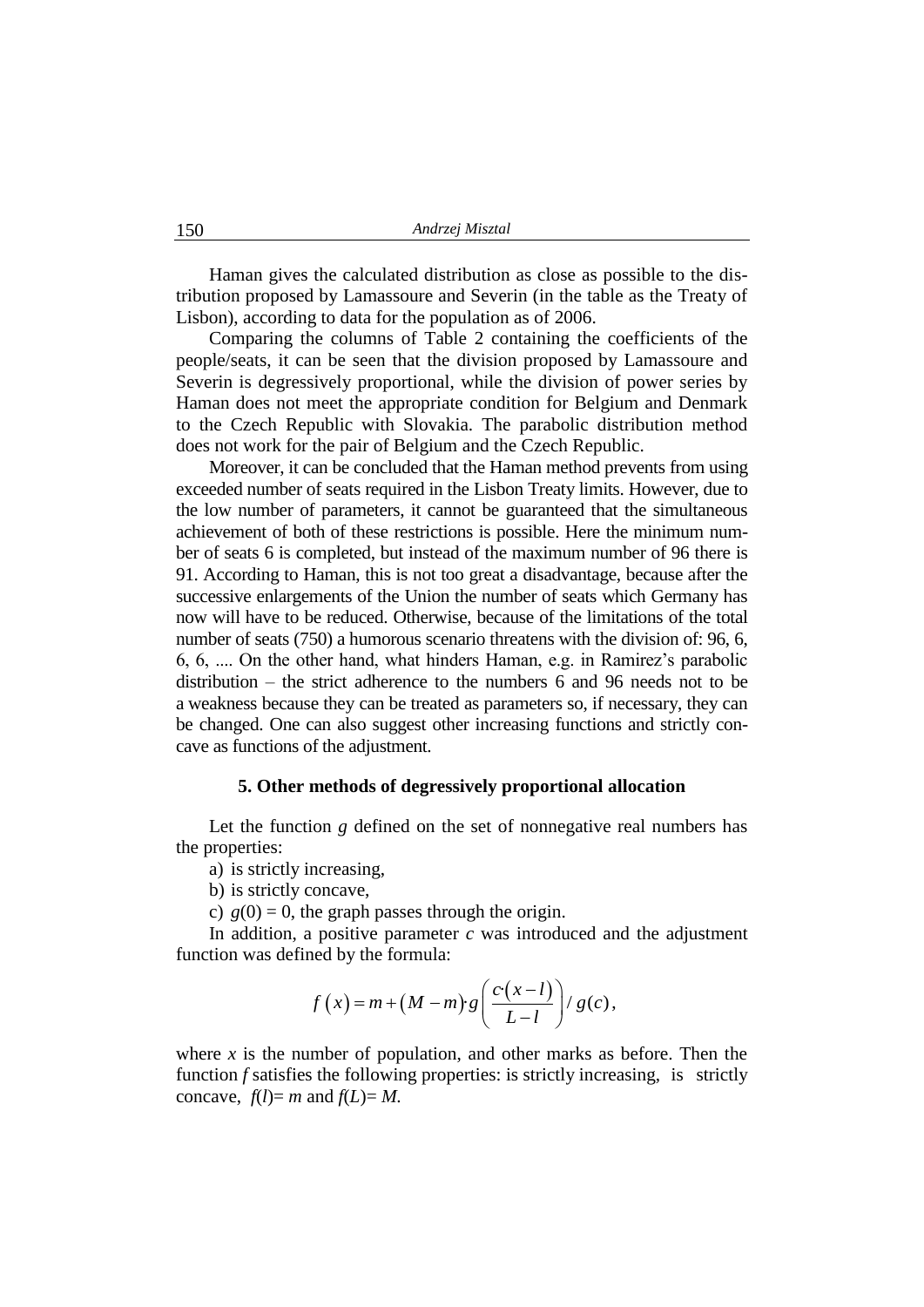| Country               | Population<br>(in thous.) | Ouota<br>for W           | <b>Seats</b><br>for W | Population<br>/seats     | Quota<br>for J           | <b>Seats</b><br>for J | Population<br>/seats     |
|-----------------------|---------------------------|--------------------------|-----------------------|--------------------------|--------------------------|-----------------------|--------------------------|
| Germany               | 82 438                    | 96.00                    | 96                    | 858.7                    | 96.00                    | 96                    | 858.7                    |
| France                | 62 886                    | 78.20                    | 78                    | 806.2                    | 78.86                    | 78                    | 806.2                    |
| <b>United Kingdom</b> | 60 422                    | 75.83                    | 76                    | 795.0                    | 76.55                    | 76                    | 795.0                    |
| Italy                 | 58752                     | 74.20                    | 74                    | 793.9                    | 74.97                    | 74                    | 793.9                    |
| Spain                 | 43 758                    | 58.94                    | 59                    | 741.7                    | 59.99                    | 59                    | 741.7                    |
| Poland                | 38 157                    | 52.90                    | 53                    | 719.9                    | 54.00                    | 53                    | 719.9                    |
| Romania               | 21 610                    | 33.79                    | 34                    | 635.6                    | 34.78                    | 34                    | 635.6                    |
| Netherlands           | 16 3 34                   | 27.26                    | 27                    | 605.0                    | 28.11                    | 28                    | 583.4                    |
| Greece                | 11 125                    | 20.57                    | 21                    | 529.8                    | 21.23                    | 21                    | 529.8                    |
| Portugal              | 10 570                    | 19.85                    | 20                    | 528.5                    | 20.47                    | 20                    | 528.5                    |
| Belgium               | 10511                     | 19.77                    | 20                    | 525.6                    | 20.39                    | 20                    | 525.6                    |
| Czech Republic        | 10 251                    | 19.43                    | 19                    | 539.5                    | 20.04                    | 20                    | 512.6                    |
| Hungary               | 10 077                    | 19.20                    | 19                    | 530.4                    | 19.80                    | 19                    | 530.4                    |
| Sweden                | 9048                      | 17.84                    | 18                    | 502.7                    | 18.39                    | 18                    | 502.7                    |
| Austria               | 8 2 6 6                   | 16.80                    | 17                    | 486.2                    | 17.31                    | 17                    | 486.2                    |
| Bulgaria              | 7719                      | 16.07                    | 16                    | 482.4                    | 16.55                    | 16                    | 482.4                    |
| Denmark               | 5 4 2 8                   | 12.97                    | 13                    | 417.5                    | 13.32                    | 13                    | 417.5                    |
| Slovakia              | 5 3 8 9                   | 12.92                    | 13                    | 414.5                    | 13.27                    | 13                    | 414.5                    |
| Finland               | 5 2 5 6                   | 12.74                    | 13                    | 404.3                    | 13.08                    | 13                    | 404.3                    |
| Ireland               | 4 2 0 9                   | 11.31                    | 11                    | 382.6                    | 11.58                    | 11                    | 382.6                    |
| Lithuania             | 3 4 0 3                   | 10.19                    | 10                    | 340.3                    | 10.41                    | 10                    | 340.3                    |
| Latvia                | 2 2 9 5                   | 8.66                     | 9                     | 255.0                    | 8.80                     | 8                     | 286.9                    |
| Slovenia              | 2 0 0 3                   | 8.25                     | 8                     | 250.4                    | 8.37                     | 8                     | 250.4                    |
| Estonia               | 1 3 4 4                   | 7.33                     | $\overline{7}$        | 192.0                    | 7.40                     | $\overline{7}$        | 192.0                    |
| Cyprus                | 766                       | 6.51                     | $\overline{7}$        | 109.4                    | 6.54                     | 6                     | 127.7                    |
| Luxemburg             | 460                       | 6.08                     | 6                     | 76.7                     | 6.08                     | 6                     | 76.7                     |
| Malta                 | 404                       | 6.00                     | 6                     | 67.3                     | 6.00                     | 6                     | 67.3                     |
| In total              | 492 881                   | $\overline{\phantom{0}}$ | 750                   | $\overline{\phantom{0}}$ | $\overline{\phantom{0}}$ | 750                   | $\overline{\phantom{0}}$ |

Table 3. The division of seats in the EP by logarithmic method (Webster + Jefferson)

Source: author's own study.

Thus, a graph of such a function "holds" extreme points. Then it is enough to choose the parameter *c* in such a way that  $\sum_{i=1}^{n} [f(l_i)]_{w} = N$ , if the rounding method used is Webster"s. For other rounding methods one shall proceed in similar fashion and the result will usually be a different value of parameter *c*. The functions *g*, which were selected for testing, are the "shifted logarithm", i.e.  $ln(1 + x)$  and one of the cyclometric functions  $\arctg(x)$ . Obviously, both functions satisfy all the necessary assumptions, so the adjustment functions *f* made with their use lead to distributions degressively in quota terms proportional.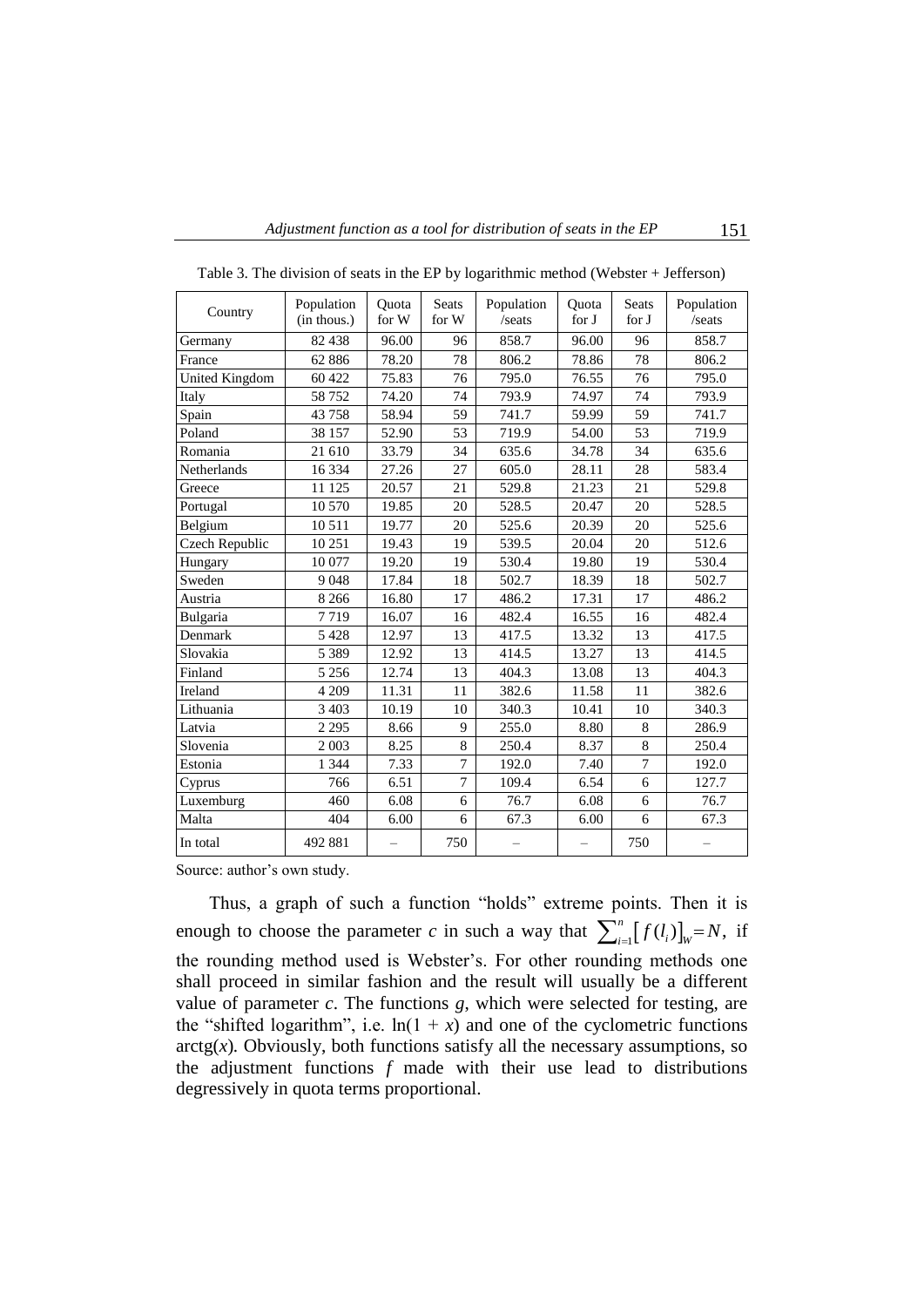**Logarithmic Method:** Let  $g(x) = \ln(1 + x)$ , then for Webster's method we have  $c = 0.63$ , and for the method of Jefferson  $c = 0.8$ .

From observation of the coefficients of the population/seats (columns 5 and 8 of Table 3), one can draw a conclusion that the divisions obtained by the logarithmic method with both methods of rounding in exactly one place do not meet a condition of degressive proportionality. In Webster's system the pair is: Belgium and the Czech Republic, and Jefferson"s system does not work for the couple made by the Czech Republic and Hungary. The reason in both cases is the same, that is, little difference in the populations of these countries. Belgium has only about 2.5% larger population than the Czech Republic, and the difference between the Czech Republic and Hungary is even smaller, only 1.7%.

| Population     | Quota             | <b>Seats</b>             | Population      | Ouota                    | <b>Seats</b>                  | Population /    | Population  |
|----------------|-------------------|--------------------------|-----------------|--------------------------|-------------------------------|-----------------|-------------|
| (in thous.)    | for W             | for W                    | /seats          | for J                    | for $\boldsymbol{\mathrm{J}}$ | seats           | (in thous.) |
| Germany        | 82 438            | 96.00                    | 96              | 858.7                    | 96.00                         | 96              | 858.7       |
| France         | 62 886            | 79.53                    | 80              | 786.1                    | 80.36                         | 80              | 786.1       |
| United Kingdom | 60 422            | 77.22                    | 77              | 784.7                    | 78.12                         | 78              | 774.6       |
| Italy          | 58752             | 75.62                    | 76              | 773.1                    | 76.57                         | 76              | 773.1       |
| Spain          | 43758             | 60.12                    | 60              | 729.3                    | 61.36                         | 61              | 717.3       |
| Poland         | 38 157            | 53.82                    | 54              | 706.6                    | 55.06                         | 55              | 693.8       |
| Romania        | 21 610            | 33.77                    | $\overline{34}$ | 635.6                    | 34.71                         | 34              | 635.6       |
| Netherlands    | 16 3 34           | 27.01                    | 27              | 605.0                    | 27.76                         | 27              | 605.0       |
| Greece         | 11 125            | 20.21                    | 20              | 556.3                    | 20.74                         | 20              | 556.3       |
| Portugal       | 10 570            | 19.48                    | 19              | 556.3                    | 19.98                         | 19              | 556.3       |
| Belgium        | 10511             | 19.40                    | 19              | 553.2                    | 19.90                         | 19              | 553.2       |
| Czech Republic | 10 25 1           | 19.06                    | 19              | 539.5                    | 19.55                         | 19              | 539.5       |
| Hungary        | 10 077            | 18.83                    | $\overline{19}$ | 530.4                    | 19.31                         | $\overline{19}$ | 530.4       |
| Sweden         | 9048              | 17.48                    | 17              | 532.2                    | 17.90                         | 17              | 532.2       |
| Austria        | 8 2 6 6           | 16.44                    | 16              | 516.6                    | 16.83                         | 16              | 516.6       |
| Bulgaria       | 7719              | 15.72                    | 16              | 482.4                    | 16.08                         | 16              | 482.4       |
| Denmark        | 5 4 2 8           | 12.68                    | 13              | 417.5                    | 12.93                         | 12              | 452.3       |
| Slovakia       | 5 3 8 9           | 12.63                    | 13              | 414.5                    | 12.88                         | 12              | 449.1       |
| Finland        | 5 2 5 6           | 12.45                    | 12              | 438.0                    | 12.70                         | 12              | 438.0       |
| Ireland        | $\frac{1}{4}$ 209 | 11.06                    | 11              | 382.6                    | 11.25                         | 11              | 382.6       |
| Lithuania      | 3 4 0 3           | 9.99                     | 10              | 340.3                    | 10.14                         | 10              | 340.3       |
| Latvia         | 2 2 9 5           | 8.52                     | 9               | 255.0                    | 8.61                          | $\,8\,$         | 286.9       |
| Slovenia       | 2 0 0 3           | 8.13                     | 8               | 250.4                    | 8.21                          | 8               | 250.4       |
| Estonia        | 1 3 4 4           | 7.25                     | $\tau$          | 192.0                    | 7.30                          | $\tau$          | 192.0       |
| Cyprus         | 766               | 6.48                     | 6               | 127.7                    | 6.50                          | 6               | 127.7       |
| Luxemburg      | 460               | 6.08                     | 6               | 76.7                     | 6.08                          | 6               | 76.7        |
| Malta          | 404               | 6.00                     | 6               | 67.3                     | 6.00                          | 6               | 67.3        |
| In total       | 492 881           | $\overline{\phantom{0}}$ | 750             | $\overline{\phantom{0}}$ | $\overline{\phantom{0}}$      | 750             |             |

Table 4. The division of seats in the EP with the use of cyclometric method

Source: author's own study.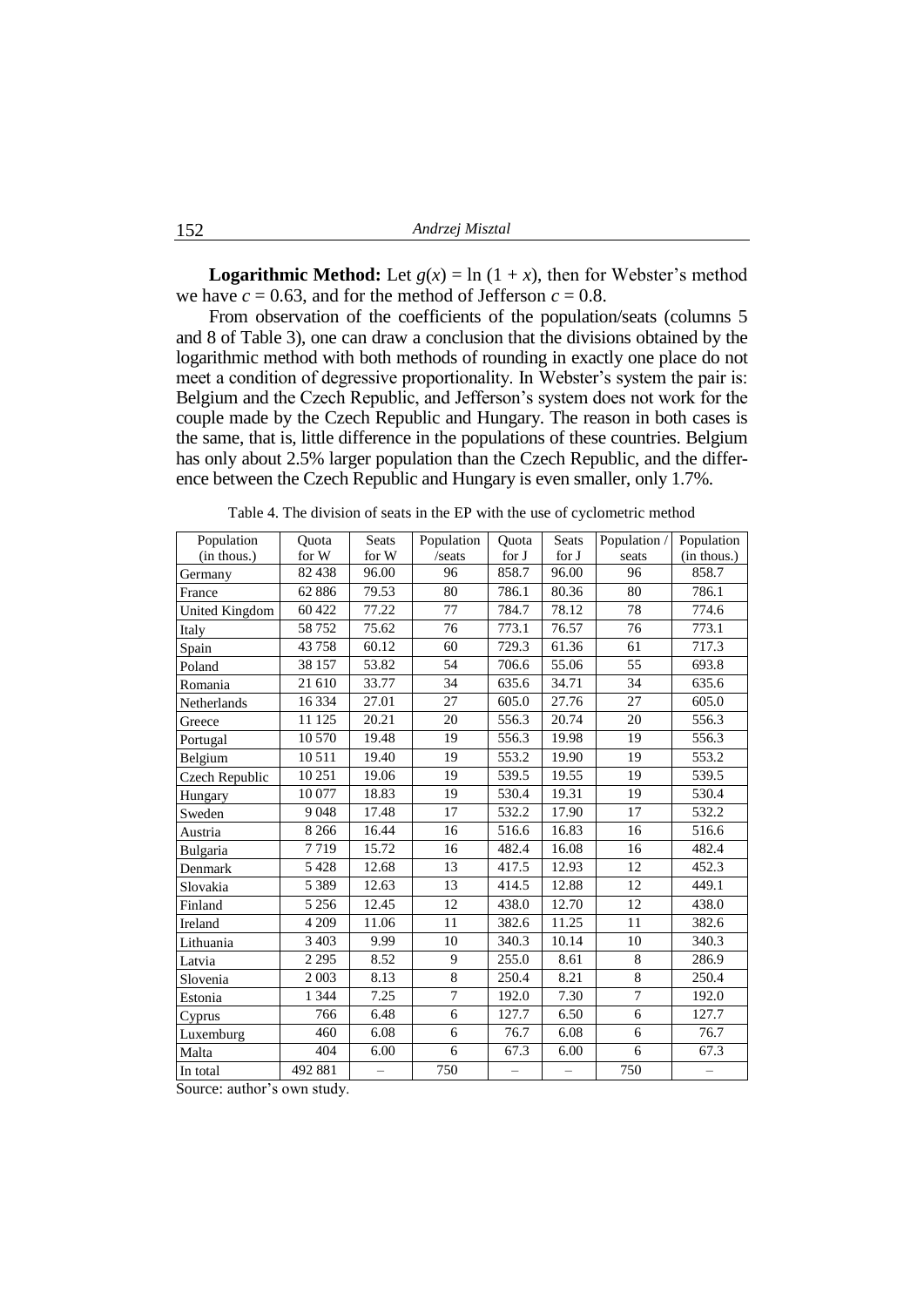Once again the thesis is confirmed (see applications for power-type method and parabolic) that the countries with only a few percent of difference in population should receive the same amount of seats.

**Cyclometric Method:** Let  $g(x) = \arctg(x)$ , then for the method by Webster we have  $c = 0.866 = \sqrt{3}/2$ , and for Jefferson's method  $c = 0.97$ .

This time the degressive proportionality condition is not fulfilled by Hungary (19 seats) together with Sweden (17 seats). The difference in populations is quite high this time, 11.4%, but a surplus of two seats of Hungary over Sweden proved to be unfounded. Moreover, if the rounding method used is Webster"s, the principle is broken additionally by Slovakia and Finland for reasons already known (only 2.5% of the difference in populations with different numbers of seats).

#### **6. Summary**

The article attempts to use such methods of allocation of seats which would lead to degressively proportional divisions additionally satisfying the condition that the least and most populous state of the European Union receives a predetermined number of seats, and the total number of seats does not exceed the specified value. The tool that was used was adjustment function that allows one to move from proportional to degressively proportional divisions. A certain class of corrective functions was indicated to implement the boundary conditions posed, while (due to its concavity) it could lead to degressively proportional divisions. The method was tested for two examples of adjustment functions, logarithmic and one of the cyclometric functions, using for each of them two methods of rounding – Jefferson"s and Webster's. Unfortunately, in both cases it was found that the population/seats ratio used for checking degressiveness of the distributions assumed in several places an invalid value. For the logarithmic function in one case, for each method of the rounding, and once for cyclometric function with Jefferson's method and twice with Webster's method of rounding. Thus, the principle of degressive proportionality was satisfied only in the weaker sense, where the "seats" in the ratios of population/seats are substituted with "adjustment function value". It is worth noting that with the increasing number of EU Member States, regardless of the methods used, difficulties in determining the degressively proportionate PE configurations will increase, which will retain the current boundary conditions (number of seats for the state from 6 to 96, the total number of seats no more than 750),